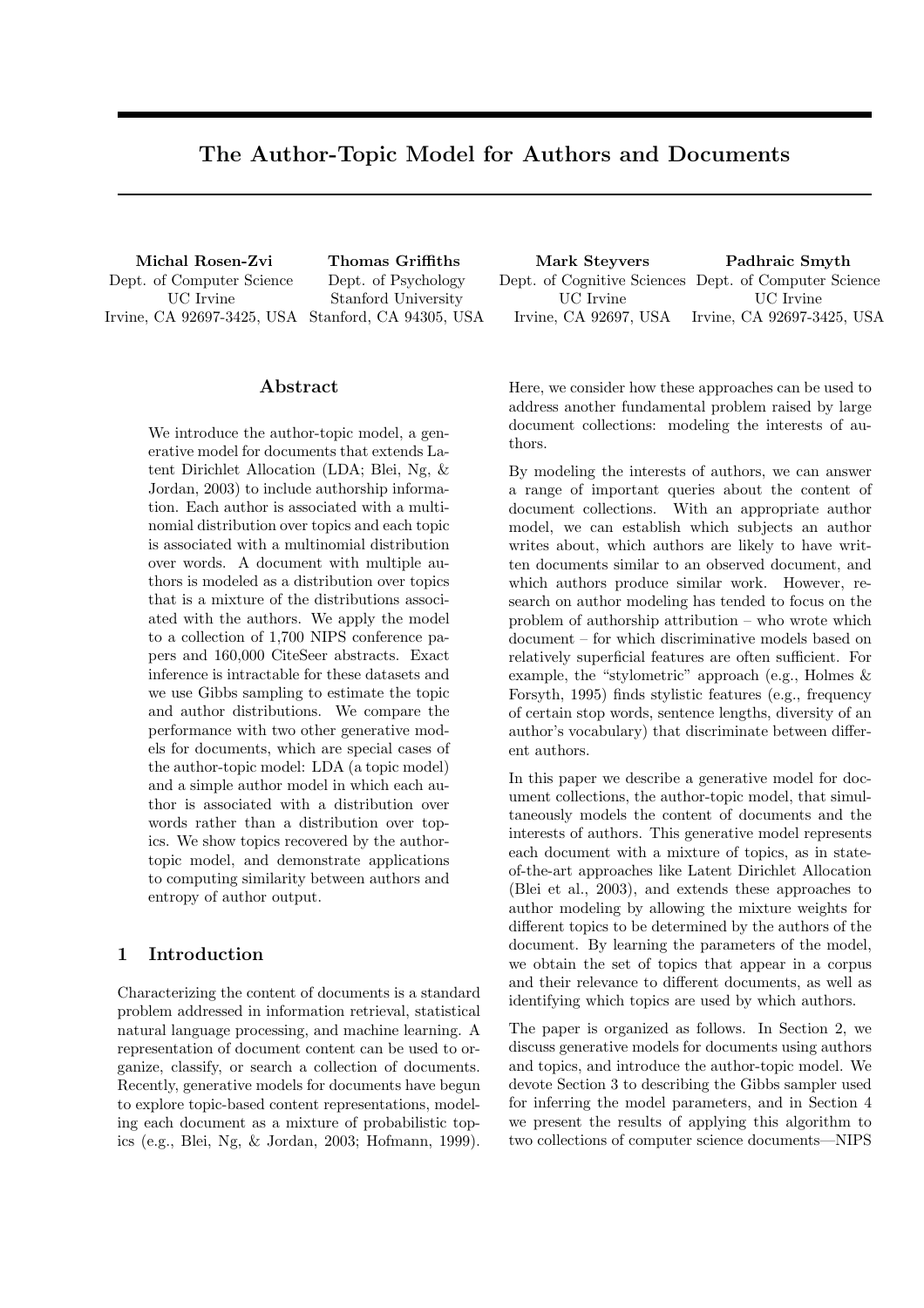conference papers and abstracts from the CiteSeer database. We conclude and discuss further research directions in Section 5.

# 2 Generative models for documents

We will describe three generative models for documents: one that models documents as a mixture of topics (Blei et al., 2003), one that models authors with distributions over words, and one that models both authors and documents using topics. All three models use the same notation. A document d is a vector of  $N_d$ words,  $\mathbf{w}_d$ , where each  $w_{id}$  is chosen from a vocabulary of size V, and a vector of  $A_d$  authors  $\mathbf{a}_d$ , chosen from a set of authors of size A. A collection of D documents is defined by  $\mathcal{D} = \{(\mathbf{w}_1, \mathbf{a}_1), \ldots, (\mathbf{w}_D, \mathbf{a}_D)\}.$ 

# 2.1 Modeling documents with topics

A number of recent approaches to modeling document content are based upon the idea that the probability distribution over words in a document can be expressed as a mixture of topics, where each topic is a probability distribution over words (e.g., Blei, et al., 2003; Hofmann, 1999). We will describe one such model – Latent Dirichlet Allocation (LDA; Blei et al.,  $2003$ ).<sup>1</sup> In LDA, the generation of a document collection is modeled as a three step process. First, for each document, a distribution over topics is sampled from a Dirichlet distribution. Second, for each word in the document, a single topic is chosen according to this distribution. Finally, each word is sampled from a multinomial distribution over words specific to the sampled topic.

This generative process corresponds to the hierarchical Bayesian model shown (using plate notation) in Figure 1(a). In this model,  $\phi$  denotes the matrix of topic distributions, with a multinomial distribution over V vocabulary items for each of  $T$  topics being drawn independently from a symmetric Dirichlet( $\beta$ ) prior.  $\theta$ is the matrix of document-specific mixture weights for these T topics, each being drawn independently from a symmetric Dirichlet( $\alpha$ ) prior. For each word, z denotes the topic responsible for generating that word, drawn from the  $\theta$  distribution for that document, and  $w$  is the word itself, drawn from the topic distribution  $\phi$  corresponding to z. Estimating  $\phi$  and  $\theta$  provides information about the topics that participate in a corpus and the weights of those topics in each document respectively. A variety of algorithms have been used to estimate these parameters, including variational inference (Blei et al., 2003), expectation propagation (Minka & Lafferty, 2002), and Gibbs sampling (Griffiths & Steyvers, 2004). However, this topic model provides no explicit information about the interests of authors: while it is informative about the content of documents, authors may produce several documents – often with co-authors – and it is consequently unclear how the topics used in these documents might be used to describe the interests of the authors.

### 2.2 Modeling authors with words

Topic models illustrate how documents can be modeled as mixtures of probability distributions. This suggests a simple method for modeling the interests of authors. Assume that a group of authors,  $a_d$ , decide to write the document d. For each word in the document an author is chosen uniformly at random, and a word is chosen from a probability distribution over words that is specific to that author.

This model is similar to a mixture model proposed by McCallum (1999) and is equivalent to a variant of LDA in which the mixture weights for the different topics are fixed. The underlying graphical model is shown in Figure 1(b).  $x$  indicates the author of a given word, chosen uniformly from the set of authors  $a_d$ . Each author is associated with a probability distribution over words  $\phi$ , generated from a symmetric Dirichlet( $\beta$ ) prior. Estimating  $\phi$  provides information about the interests of authors, and can be used to answer queries about author similarity and authors who write on subjects similar to an observed document. However, this author model does not provide any information about document content that goes beyond the words that appear in the document and the authors of the document.

#### 2.3 The author-topic model

The author-topic model draws upon the strengths of the two models defined above, using a topic-based representation to model both the content of documents and the interests of authors. As in the author model, a group of authors,  $a_d$ , decide to write the document d. For each word in the document an author is chosen uniformly at random. Then, as in the topic model, a topic is chosen from a distribution over topics specific to that author, and the word is generated from the chosen topic.

The graphical model corresponding to this process is shown in Figure 1(c). As in the author model, x indicates the author responsible for a given word, chosen from  $a_d$ . Each author is associated with a distribution over topics,  $θ$ , chosen from a symmetric Dirichlet(α)

<sup>&</sup>lt;sup>1</sup>The model we describe is actually the *smoothed* LDA model (Blei et al., 2003) with symmetric Dirichlet priors (Griffiths & Steyvers, 2004) as this is closest to the authortopic model.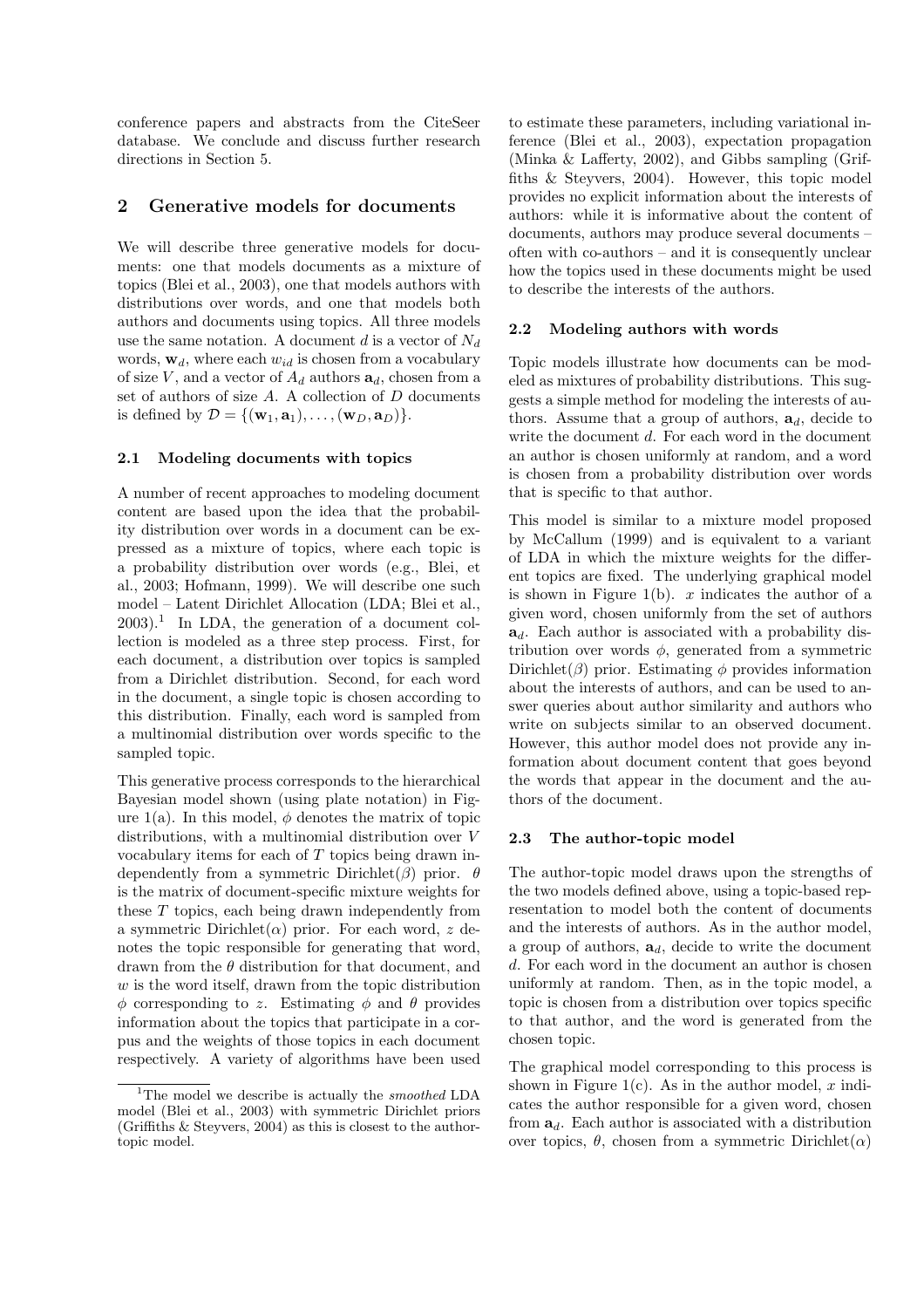

Figure 1: Generative models for documents. (a) Latent Dirichlet Allocation (LDA; Blei et al., 2003), a topic model. (b) An author model. (c) The author-topic model.

prior. The mixture weights corresponding to the chosen author are used to select a topic z, and a word is generated according to the distribution  $\phi$  corresponding to that topic, drawn from a symmetric  $Dirichlet(\beta)$ prior.

The author-topic model subsumes the two models described above as special cases: topic models like LDA correspond to the case where each document has one unique author, and the author model corresponds to the case where each author has one unique topic. By estimating the parameters  $\phi$  and  $\theta$ , we obtain information about which topics authors typically write about, as well as a representation of the content of each document in terms of these topics. In the remainder of the paper, we will describe a simple algorithm for estimating these parameters, compare these different models, and illustrate how the results produced by the authortopic model can be used to answer questions about which which authors work on similar topics.

#### 3 Gibbs sampling algorithms

A variety of algorithms have been used to estimate the parameters of topic models, from basic expectationmaximization (EM; Hofmann, 1999), to approximate inference methods like variational EM (Blei et al., 2003), expectation propagation (Minka & Lafferty, 2002), and Gibbs sampling (Griffiths & Steyvers, 2004). Generic EM algorithms tend to face problems with local maxima in these models (Blei et al., 2003), suggesting a move to approximate methods in which some of the parameters—such as  $\phi$  and  $\theta$ —can be integrated out rather than explicitly estimated. In this paper, we will use Gibbs sampling, as it provides a simple method for obtaining parameter estimates under Dirichlet priors and allows combination of estimates from several local maxima of the posterior distribution.

The LDA model has two sets of unknown parameters – the D document distributions  $\theta$ , and the T topic distributions  $\phi$  – as well as the latent variables corresponding to the assignments of individual words to topics z. By applying Gibbs sampling (see Gilks, Richardson, & Spiegelhalter, 1996), we construct a Markov chain that converges to the posterior distribution on  $z$  and then use the results to infer  $\theta$  and  $\phi$  (Griffiths & Steyvers, 2004). The transition between successive states of the Markov chain results from repeatedly drawing z from its distribution conditioned on all other variables, summing out  $\theta$  and  $\phi$  using standard Dirichlet integrals:

$$
P(z_i = j | w_i = m, \mathbf{z}_{-i}, \mathbf{w}_{-i}) \propto
$$

$$
\frac{C_{mj}^{WT} + \beta}{\sum_{m'} C_{m'j}^{WT} + V\beta} \frac{C_{dj}^{DT} + \alpha}{\sum_{j'} C_{dj'}^{DT} + T\alpha} \quad (1)
$$

where  $z_i = j$  represents the assignments of the *i*th word in a document to topic j,  $w_i = m$  represents the observation that the ith word is the mth word in the lexicon, and  $z_{-i}$  represents all topic assignments not including the *i*<sup>th</sup> word. Furthermore,  $C_{mj}^{WT}$  is the number of times word  $m$  is assigned to topic  $j$ , not including the current instance, and  $C_{dj}^{DT}$  is the number of times topic  $j$  has occurred in document  $d$ , not including the current instance. For any sample from this Markov chain, being an assignment of every word to a topic, we can estimate  $\phi$  and  $\theta$  using

$$
\phi_{mj} = \frac{C_{mj}^{WT} + \beta}{\sum_{m'} C_{m'j}^{WT} + V\beta} \tag{2}
$$

$$
\theta_{dj} = \frac{C_{dj}^{DT} + \alpha}{\sum_{j'} C_{dj'}^{DT} + T\alpha}
$$
\n(3)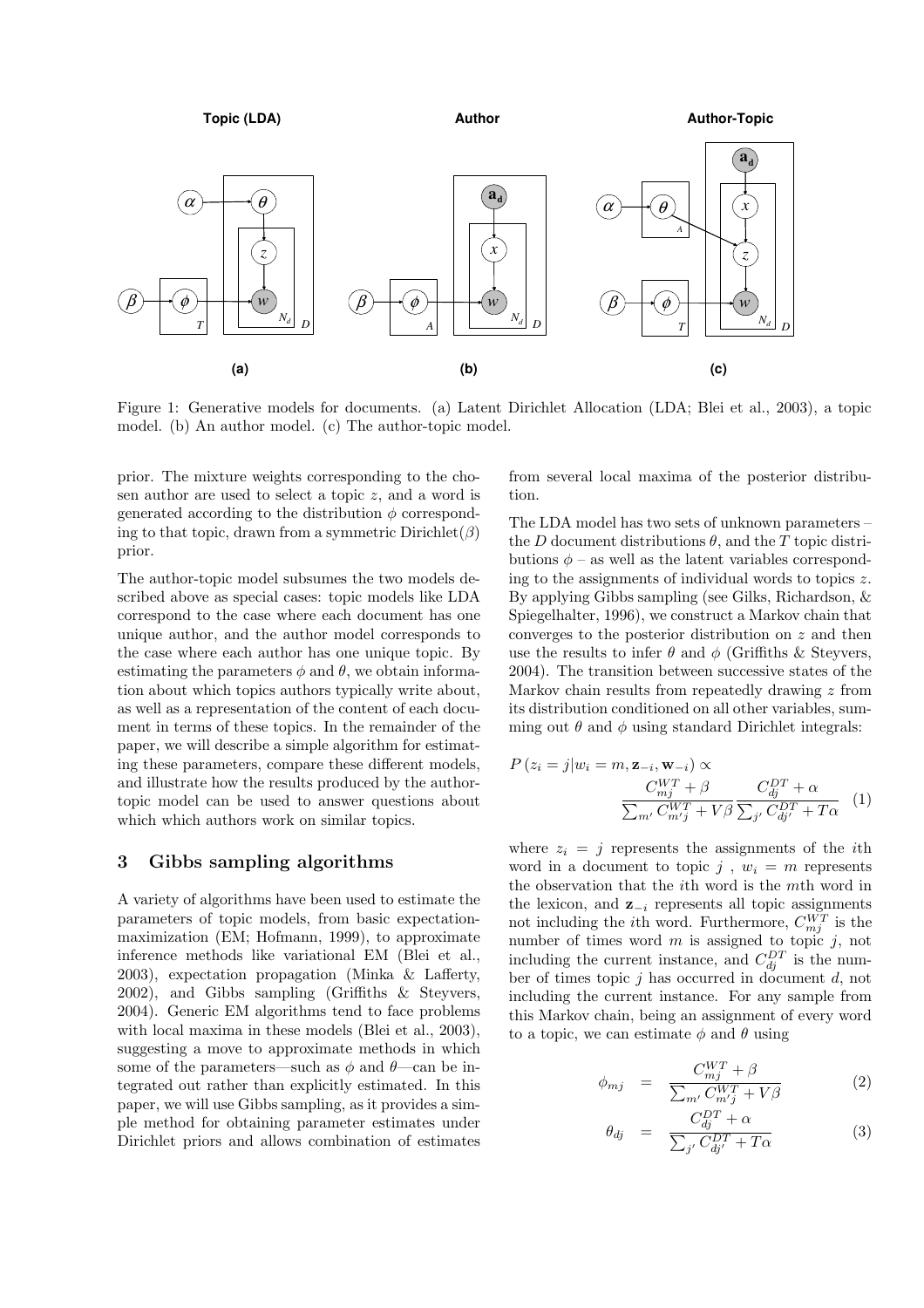where  $\phi_{mj}$  is the probability of using word m in topic j, and  $\theta_{di}$  is the probability of topic j in document d. These values correspond to the predictive distributions over new words  $w$  and new topics  $z$  conditioned on  $w$ and z.

An analogous approach can be used to derive a Gibbs sampler for the author model. Specifically, we have

$$
P(x_i = k | w_i = m, \mathbf{x}_{-i}, \mathbf{w}_{-i}, \mathbf{a}_d) \propto \frac{C_{mk}^{WA} + \beta}{\sum_{m'} C_{mk}^{WA} + V\beta}
$$

where  $x_i = k$  represents the assignments of the *i*th word in a document to author k and  $C_{mk}^{WA}$  is the number of times word  $m$  is assigned to author  $k$ . An estimate of  $\phi$  can be obtained via

$$
\phi_{mk} = \frac{C_{mk}^{WA} + \beta}{\sum_{m'} C_{m'k}^{WA} + V\beta}
$$

similar to Equation 2.

In the author-topic model, we have two sets of latent variables:  $z$  and  $x$ . We draw each  $(z_i, x_i)$  pair as a block, conditioned on all other variables:

$$
P(z_i = j, x_i = k | w_i = m, \mathbf{z}_{-i}, \mathbf{x}_{-i}, \mathbf{w}_{-i}, \mathbf{a}_d) \propto
$$

$$
\frac{C_{mj}^{WT} + \beta}{\sum_{m'} C_{m'j}^{WT} + V\beta} \frac{C_{kj}^{AT} + \alpha}{\sum_{j'} C_{kj'}^{AT} + T\alpha} \tag{4}
$$

where  $z_i = j$  and  $x_i = k$  represent the assignments of the *i*th word in a document to topic  $j$  and author  $k$  respectively,  $w_i = m$  represents the observation that the ith word is the mth word in the lexicon, and  $z_{-i}$ ,  $x_{-i}$ represent all topic and author assignments not including the *i*th word, and  $C_{kj}^{AT}$  is the number of times author  $k$  is assigned to topic  $j$ , not including the current instance. Equation 4 is the conditional probability derived by marginalizing out the random variables  $\phi$  (the probability of a word given a topic) and  $\theta$  (the probability of a topic given an author). These random variables are estimated from samples via

$$
\phi_{mj} = \frac{C_{mj}^{WT} + \beta}{\sum_{m'} C_{mj}^{WT} + V\beta} \tag{5}
$$

$$
\theta_{kj} = \frac{C_{kj}^{AT} + \alpha}{\sum_{j'} C_{kj'}^{AT} + T\alpha}
$$
\n(6)

In the examples considered here, we do not estimate the hyperparameters  $\alpha$  and  $\beta$ —instead the smoothing parameters are fixed at  $50/T$  and 0.01 respectively.

Each of these algorithms requires tracking only small amounts of information from a corpus. For example, in the author-topic model, the algorithm only needs to keep track of a  $V \times T$  (word by topic) count matrix, and an  $A \times T$  (author by topic) count matrix, both of which can be represented efficiently in sparse format. We start the algorithm by assigning words to random topics and authors (from the set of authors on the document). Each iteration of the algorithm involves applying Equation 4 to every word token in the document collection, which leads to a time complexity that is of order of the total number of word tokens in the training data set multiplied by the number of topics, T (assuming that the number of authors on each document has negligible contribution to the complexity). The count matrices are saved at the 2000th iteration of this sampling process. We do this 10 times so that 10 samples are collected in this manner (the Markov chain is started 10 times from random initial assignments).

#### 4 Experimental results

In our results we used two text data sets consisting of technical papers—full papers from the NIPS conference<sup>2</sup> and abstracts from CiteSeer (Lawrence, Giles, & Bollacker, 1999). We removed extremely common words from each corpus, a standard procedure in "bag of words" models. This leads to a vocabulary size of  $V = 13,649$  unique words in the NIPS data set and  $V = 30,799$  unique words in the CiteSeer data set. Our collection of NIPS papers contains  $D = 1,740$  papers with  $K = 2,037$  authors and a total of 2,301,375 word tokens. Our collection of CiteSeer abstracts contains  $D = 162,489$  abstracts with  $K = 85,465$  authors and a total of 11, 685, 514 word tokens.

# 4.1 Examples of topic and author distributions

The NIPS data set contains papers from the NIPS conferences between 1987 and 1999. The conference is characterized by contributions from a number of different research communities in the general area of learning algorithms. Figure 2 illustrates examples of 8 topics (out of 100) as learned by the model for the NIPS corpus. The topics are extracted from a single sample at the 2000th iteration of the Gibbs sampler. Each topic is illustrated with (a) the top 10 words most likely to be generated conditioned on the topic, and (b) the top 10 most likely authors to have generated a word conditioned on the topic. The first 6 topics we selected for display (left to right across the top and the first two on the left on the bottom) are quite specific representations of different topics that have been popular at the NIPS conference over the time-period 1987– 99: EM and mixture models, handwritten character recognition, reinforcement learning, SVMs and kernel methods, speech recognition, and Bayesian learning.

<sup>&</sup>lt;sup>2</sup>The NIPS data set in Matlab format is available online at http://www.cs.toronto.edu/~roweis/data.html.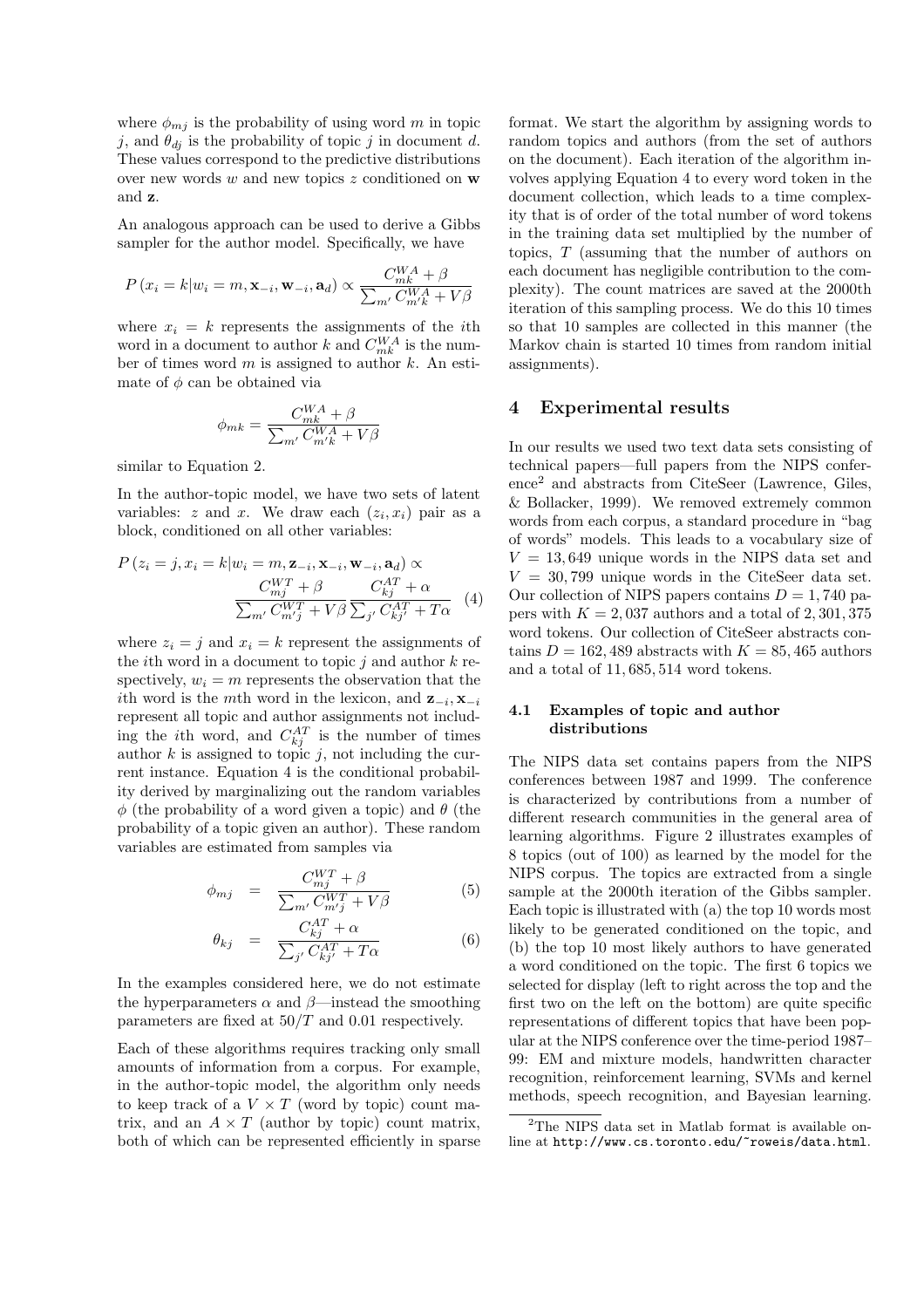| TOPIC <sub>19</sub>    |                  | TOPIC <sub>24</sub>     |                  |  | TOPIC <sub>29</sub> |                  |  | TOPIC <sub>87</sub>            |                  |  |
|------------------------|------------------|-------------------------|------------------|--|---------------------|------------------|--|--------------------------------|------------------|--|
| <b>WORD</b>            | PROB.            | WORD                    | PROB.            |  | <b>WORD</b>         | PROB.            |  | WORD                           | PROB.            |  |
| LIKELIHOOD             | 0.0539           | <b>RECOGNITION</b>      | 0.0400           |  | REINFORCEMENT       | 0.0411           |  | <b>KERNEL</b>                  | 0.0683           |  |
| <b>MIXTURE</b>         | 0.0509           | CHARACTER               | 0.0336           |  | POLICY              | 0.0371           |  | <b>SUPPORT</b>                 | 0.0377           |  |
| EM                     | 0.0470           | CHARACTERS              | 0.0250           |  | <b>ACTION</b>       | 0.0332           |  | <b>VECTOR</b>                  | 0.0257           |  |
| <b>DENSITY</b>         | 0.0398           | TANGENT                 | 0.0241           |  | OPTIMAL             | 0.0208           |  | <b>KERNELS</b>                 | 0.0217           |  |
| GAUSSIAN               | 0.0349           | <b>HANDWRITTEN</b>      | 0.0169           |  | <b>ACTIONS</b>      | 0.0208           |  | <b>SET</b>                     | 0.0205           |  |
| <b>ESTIMATION</b>      | 0.0314           | <b>DIGITS</b>           | 0.0159           |  | <b>FUNCTION</b>     | 0.0178           |  | SVM                            | 0.0204           |  |
| LOG                    | 0.0263           | <b>IMAGE</b>            | 0.0157           |  | <b>REWARD</b>       | 0.0165           |  | SPACE                          | 0.0188           |  |
| MAXIMUM                | 0.0254           | <b>DISTANCE</b>         | 0.0153           |  | <b>SUTTON</b>       | 0.0164           |  | <b>MACHINES</b>                | 0.0168           |  |
| PARAMETERS             | 0.0209           | <b>DIGIT</b>            | 0.0149           |  | <b>AGENT</b>        | 0.0136           |  | <b>REGRESSION</b>              | 0.0155           |  |
| <b>ESTIMATE</b>        | 0.0204           | HAND                    | 0.0126           |  | <b>DECISION</b>     | 0.0118           |  | <b>MARGIN</b>                  | 0.0151           |  |
|                        |                  |                         |                  |  |                     |                  |  |                                |                  |  |
| <b>AUTHOR</b>          | PROB.            | <b>AUTHOR</b>           | PROB.            |  | <b>AUTHOR</b>       | PROB.            |  | <b>AUTHOR</b>                  | PROB.            |  |
| Tresp V                | 0.0333           | Simard <sub>P</sub>     | 0.0694           |  | Singh S             | 0.1412           |  | Smola A                        | 0.1033           |  |
| Singer Y               | 0.0281           | Martin G                | 0.0394           |  | Barto A             | 0.0471           |  | Scholkopf B                    | 0.0730           |  |
| Jebara T               | 0.0207           | LeCun Y                 | 0.0359           |  | Sutton R            | 0.0430           |  | Burges <sub>C</sub>            | 0.0489           |  |
| Ghahramani Z           | 0.0196           | Denker J                | 0.0278           |  | Dayan P             | 0.0324           |  | Vapnik V                       | 0.0431           |  |
| Ueda N                 | 0.0170           | Henderson D             | 0.0256           |  | Parr R              | 0.0314           |  | Chapelle O                     | 0.0210           |  |
| Jordan M               | 0.0150           | Revow M                 | 0.0229           |  | Dietterich T        | 0.0231           |  | Cristianini N                  | 0.0185           |  |
| Roweis <sub>S</sub>    | 0.0123           | Platt J                 | 0.0226           |  | Tsitsiklis J        | 0.0194           |  | Ratsch G                       | 0.0172           |  |
| Schuster M             | 0.0104           | Keeler J                | 0.0192           |  | Randlov J           | 0.0167           |  | Laskov P                       | 0.0169           |  |
| Xu L                   | 0.0098           | Rashid M                | 0.0182           |  | Bradtke S           | 0.0161           |  | Tipping M                      | 0.0153           |  |
| Saul L                 | 0.0094           | Sackinger E             | 0.0132           |  | Schwartz A          | 0.0142           |  | Sollich P                      | 0.0141           |  |
|                        |                  |                         |                  |  |                     |                  |  |                                |                  |  |
|                        |                  |                         |                  |  |                     |                  |  |                                |                  |  |
|                        |                  |                         |                  |  |                     |                  |  |                                |                  |  |
| TOPIC <sub>31</sub>    |                  | TOPIC <sub>61</sub>     |                  |  | TOPIC 71            |                  |  | <b>TOPIC 100</b>               |                  |  |
| <b>WORD</b>            | PROB.            | WORD                    | PROB.            |  | <b>WORD</b>         | PROB.            |  | <b>WORD</b>                    | PROB.            |  |
| SPEECH                 | 0.0823           | <b>BAYESIAN</b>         | 0.0450           |  | MODEL               | 0.4963           |  | <b>HINTON</b>                  | 0.0329           |  |
| <b>RECOGNITION</b>     | 0.0497           | GAUSSIAN                | 0.0364           |  | <b>MODELS</b>       | 0.1445           |  | VISIBLE                        | 0.0124           |  |
| <b>HMM</b>             | 0.0234           | <b>POSTERIOR</b>        | 0.0355           |  | <b>MODELING</b>     | 0.0218           |  | PROCEDURE                      | 0.0120           |  |
| <b>SPEAKER</b>         | 0.0226           | PRIOR                   | 0.0345           |  | PARAMETERS          | 0.0205           |  | DAYAN                          | 0.0114           |  |
| CONTEXT                | 0.0224           | <b>DISTRIBUTION</b>     | 0.0259           |  | <b>BASED</b>        | 0.0116           |  | <b>UNIVERSITY</b>              | 0.0114           |  |
| WORD                   | 0.0166           | PARAMETERS              | 0.0199           |  | PROPOSED            | 0.0103           |  | SINGLE                         | 0.0111           |  |
| <b>SYSTEM</b>          | 0.0151           | <b>EVIDENCE</b>         | 0.0127           |  | OBSERVED            | 0.0100           |  | <b>GENERATIVE</b>              | 0.0109           |  |
| <b>ACOUSTIC</b>        | 0.0134           | SAMPLING                | 0.0117           |  | SIMILAR             | 0.0083           |  | COST                           | 0.0106           |  |
| PHONEME                | 0.0131           | COVARIANCE              | 0.0117           |  | <b>ACCOUNT</b>      | 0.0069           |  | <b>WEIGHTS</b>                 | 0.0105           |  |
| CONTINUOUS             | 0.0129           | LOG                     | 0.0112           |  | PARAMETER           | 0.0068           |  | PARAMETERS 0.0096              |                  |  |
|                        |                  |                         |                  |  |                     |                  |  |                                |                  |  |
| <b>AUTHOR</b>          | PROB.            | <b>AUTHOR</b>           | PROB.            |  | <b>AUTHOR</b>       | PROB.            |  | <b>AUTHOR</b>                  | PROB.            |  |
| Waibel A               | 0.0936           | Bishop C                | 0.0563           |  | Omohundro S         | 0.0088           |  | Hinton G                       | 0.2202           |  |
| Makhoul J              | 0.0238           | Williams_C              | 0.0497           |  | Zemel R             | 0.0084           |  | Zemel R                        | 0.0545           |  |
| De-Mori R              | 0.0225           | Barber D                | 0.0368           |  | Ghahramani Z        | 0.0076           |  | Dayan P                        | 0.0340           |  |
| Bourlard H             | 0.0216           | MacKay_D                | 0.0323           |  | Jordan M            | 0.0075           |  | Becker S                       | 0.0266           |  |
| Cole R                 | 0.0200           | Tipping M               | 0.0216           |  | Sejnowski T         | 0.0071           |  | Jordan M                       | 0.0190           |  |
| Rigoll G               | 0.0191           | Rasmussen C             | 0.0215           |  | Atkeson C           | 0.0070           |  | Mozer M                        | 0.0150           |  |
| Hochberg M             | 0.0176           | Opper M                 | 0.0204           |  | Bower J             | 0.0066           |  | Williams <sub>C</sub>          | 0.0099           |  |
| Franco H               | 0.0163           | Attias H                | 0.0155           |  | Bengio Y            | 0.0062           |  | de-Sa V                        | 0.0087           |  |
| Abrash V<br>Movellan J | 0.0157<br>0.0149 | Sollich P<br>Schottky B | 0.0143<br>0.0128 |  | Revow M             | 0.0059<br>0.0054 |  | Schraudolph_N<br>Schmidhuber J | 0.0078<br>0.0056 |  |

Figure 2: An illustration of 8 topics from a 100-topic solution for the NIPS collection. Each topic is shown with the 10 words and authors that have the highest probability conditioned on that topic.

For each topic, the top 10 most likely authors are wellknown authors in terms of NIPS papers written on these topics (e.g., Singh, Barto, and Sutton in reinforcement learning). While most (order of 80 to 90%) of the 100 topics in the model are similarly specific in terms of semantic content, the remaining 2 topics we display illustrate some of the other types of "topics" discovered by the model. Topic 71 is somewhat generic, covering a broad set of terms typical to NIPS papers, with a somewhat flatter distribution over authors compared to other topics. Topic 100 is somewhat oriented towards Geoff Hinton's group at the University of Toronto, containing the words that commonly appeared in NIPS papers authored by members of that research group, with an author list largely consisting of Hinton plus his past students and postdocs.

Figure 3 shows similar types of results for 4 selected topics from the CiteSeer data set, where again topics on speech recognition and Bayesian learning show up. However, since CiteSeer is much broader in content (covering computer science in general) compared to NIPS, it also includes a large number of topics not

| TOPIC 10            |        | <b>TOPIC 209</b>     |        | TOPIC 87            |        |  | TOPIC <sub>20</sub>  |        |
|---------------------|--------|----------------------|--------|---------------------|--------|--|----------------------|--------|
| <b>WORD</b>         | PROB.  | <b>WORD</b>          | PROB.  | <b>WORD</b>         | PROB.  |  | <b>WORD</b>          | PROB.  |
| SPEECH              | 0.1134 | PROBABILISTIC        | 0.0778 | <b>USER</b>         | 0.2541 |  | <b>STARS</b>         | 0.0164 |
| <b>RECOGNITION</b>  | 0.0349 | <b>BAYESIAN</b>      | 0.0671 | <b>INTERFACE</b>    | 0.1080 |  | OBSERVATIONS         | 0.0150 |
| WORD                | 0.0295 | PROBABILITY          | 0.0532 | <b>USERS</b>        | 0.0788 |  | SOLAR                | 0.0150 |
| <b>SPEAKER</b>      | 0.0227 | CARLO                | 0.0309 | <b>INTERFACES</b>   | 0.0433 |  | <b>MAGNETIC</b>      | 0.0145 |
| <b>ACOUSTIC</b>     | 0.0205 | <b>MONTE</b>         | 0.0308 | <b>GRAPHICAL</b>    | 0.0392 |  | RAY                  | 0.0144 |
| RATE                | 0.0134 | <b>DISTRIBUTION</b>  | 0.0257 | <b>INTERACTIVE</b>  | 0.0354 |  | <b>EMISSION</b>      | 0.0134 |
| <b>SPOKEN</b>       | 0.0132 | <b>INFERENCE</b>     | 0.0253 | <b>INTERACTION</b>  | 0.0261 |  | <b>GALAXIES</b>      | 0.0124 |
| SOUND               | 0.0127 | <b>PROBABILITIES</b> | 0.0253 | <b>VISUAL</b>       | 0.0203 |  | OBSERVED             | 0.0108 |
| <b>TRAINING</b>     | 0.0104 | CONDITIONAL          | 0.0229 | <b>DISPLAY</b>      | 0.0128 |  | <b>SUBJECT</b>       | 0.0101 |
| <b>MUSIC</b>        | 0.0102 | PRIOR                | 0.0219 | <b>MANIPULATION</b> | 0.0099 |  | <b>STAR</b>          | 0.0087 |
|                     |        |                      |        |                     |        |  |                      |        |
| <b>AUTHOR</b>       | PROB.  | <b>AUTHOR</b>        | PROB.  | <b>AUTHOR</b>       | PROB.  |  | <b>AUTHOR</b>        | PROB.  |
| Waibel A            | 0.0156 | Friedman N           | 0.0094 | Shneiderman B       | 0.0060 |  | Linsky J             | 0.0143 |
| Gauvain J           | 0.0133 | Heckerman D          | 0.0067 | Rauterberg M        | 0.0031 |  | Falcke H             | 0.0131 |
| Lamel L             | 0.0128 | Ghahramani Z         | 0.0062 | Lavana H            | 0.0024 |  | Mursula K            | 0.0089 |
| Woodland P          | 0.0124 | Koller <sub>D</sub>  | 0.0062 | Pentland A          | 0.0021 |  | Butler <sub>R</sub>  | 0.0083 |
| Ney H               | 0.0080 | Jordan M             | 0.0059 | Myers B             | 0.0021 |  | Bjorkman K           | 0.0078 |
| Hansen J            | 0.0078 | Neal R               | 0.0055 | Minas M             | 0.0021 |  | Knapp G              | 0.0067 |
| Renals <sub>S</sub> | 0.0072 | Raftery A            | 0.0054 | Burnett M           | 0.0021 |  | Kundu M              | 0.0063 |
| Noth E              | 0.0071 | Lukasiewicz T        | 0.0053 | Winiwarter W        | 0.0020 |  | Christensen-J        | 0.0059 |
| Boves L             | 0.0070 | Halpern J            | 0.0052 | Chang S             | 0.0019 |  | Cranmer <sub>S</sub> | 0.0055 |
| Young S             | 0.0069 | Muller <sub>P</sub>  | 0.0048 | Korvemaker B        | 0.0019 |  | Nagar N              | 0.0050 |

Figure 3: An illustration of 4 topics from a 300-topic solution for the CiteSeer collection. Each topic is shown with the 10 words and authors that have the highest probability conditioned on that topic.

seen in NIPS, from user interfaces to solar astrophysics (Figure 3). Again the author lists are quite sensible for example, Ben Shneiderman is a widely-known senior figure in the area of user-interfaces.

For the NIPS data set, 2000 iterations of the Gibbs sampler took 12 hours of wall-clock time on a standard PC workstation (22 seconds per iteration). Citeseer took 111 hours for 700 iterations (9.5 minutes per iteration). The full list of tables can be found at http://www.datalab.uci.edu/author-topic, for both the 100-topic NIPS model and the 300-topic Cite-Seer model. In addition there is an online JAVA browser for interactively exploring authors, topics, and documents.

The results above use a single sample from the Gibbs sampler. Across different samples each sample can contain somewhat different topics i.e., somewhat different sets of most probable words and authors given the topic, since according to the author-topic model there is not a single set of conditional probabilities,  $\theta$ and  $\phi$ , but rather a distribution over these conditional probabilities. In the experiments in the sections below, we average over multiple samples (restricted to 10 for computational convenience) in a Bayesian fashion for predictive purposes.

### 4.2 Evaluating predictive power

In addition to the qualitative evaluation of topicauthor and topic-word results shown above, we also evaluated the proposed author-topic model in terms of perplexity, i.e., its ability to predict words on new unseen documents. We divided the  $D = 1,740$  NIPS papers into a training set of 1, 557 papers with a total of 2, 057, 729 words, and a test set of 183 papers of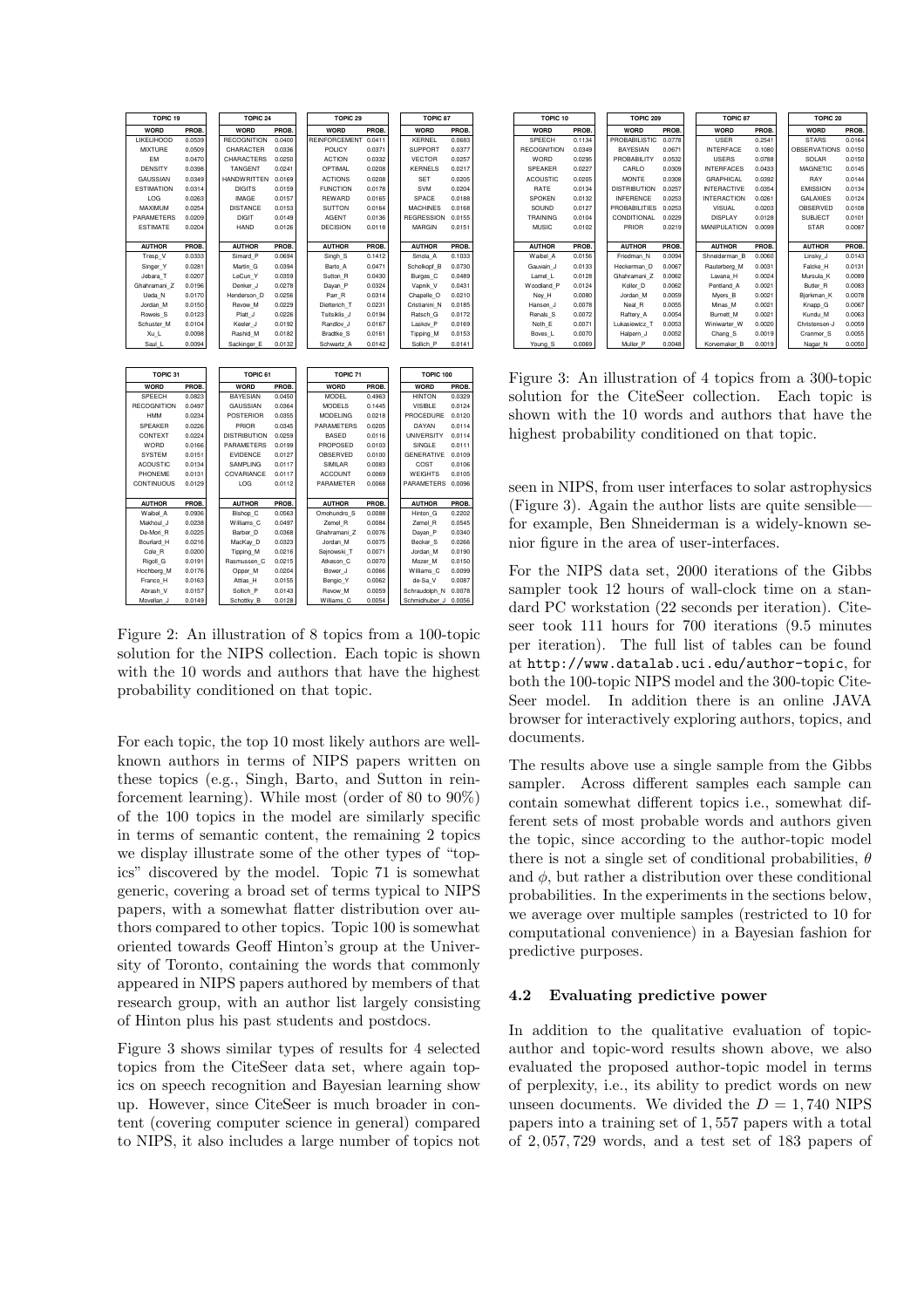which 102 are single-authored papers. We chose the test data documents such that each of the 2, 037 authors of the NIPS collection authored at least one of the training documents.

Perplexity is a standard measure for estimating the performance of a probabilistic model. The perplexity of a set of test words,  $(\mathbf{w}_d, \mathbf{a}_d)$  for  $d \in \mathcal{D}^{\text{test}}$ , is defined as the exponential of the negative normalized predictive likelihood under the model,

perplexity
$$
(\mathbf{w}_d|\mathbf{a}_d) = \exp\left[-\frac{\ln p(\mathbf{w}_d|\mathbf{a}_d)}{N_d}\right].
$$
 (7)

Better generalization performance is indicated by a lower perplexity over a held-out document.

The derivation of the probability of a set of words given the authors is a straightforward calculation in the author-topic model:

$$
p(\mathbf{w}_d|\mathbf{a}_d) = \int d\theta \int d\phi p(\theta | \mathcal{D}^{\text{train}}) p(\phi | \mathcal{D}^{\text{train}})
$$

$$
\times \prod_{m=1}^{N_d} \left[ \frac{1}{A_d} \sum_{i \in \mathbf{a}_d, j} \theta_{ij} \phi_{w_m j} \right].
$$
 (8)

The term in the brackets is simply the probability for the word  $w_m$  given the set of authors  $a_d$ . We approximate the integrals over  $\phi$  and  $\theta$  using the point estimates obtained via Equations 5 and 6 for each sample of assignments x, z, and then average over samples. For documents with a single author this formula becomes

$$
p(\mathbf{w}_d|a_d) = \frac{1}{S} \sum_{s=1}^S \prod_{m=1}^{N_d} \left[ \sum_j \theta_{a_d j}^s \phi_{w_m j}^s \right],
$$

where  $\theta_{a_{dj}}^s$ ,  $\phi_{w_{mj}}^s$  are point estimates from sample s, S is the number of samples used, and  $a_d$  is no longer a vector but a scalar that stands for the author of the document.

In the first set of experiments we compared the topic model (LDA) of Section 2.1, the author model of Section 2.2, and our proposed author-topic model from Section 2.3. For each test document, a randomly generated set of  $N_d^{(train)}$  training words were selected and combined with the training data. Each model then made predictions on the other words in each test document, conditioned on the combination of both (a) the documents in the training data corpus and (b) the words that were randomly selected from the document. This simulates the process of observing some of the words in a document and making predictions about the rest. We would expect that as  $N_d^{(train)}$  increases the predictive power of each model would improve as it adapts to the document. The author-topic and author



Figure 5: Perplexity of the 102 single-authored test documents from the NIPS collection, conditioned both on the correct author and authors ranked by perplexity using the model, as described in the text.

models were both also conditioned on the identity of the true authors of the document. In all models, the topic and author distributions were all updated to new predictive distributions given the combination of the  $N_d^{(train)}$  training words for the document being predicted and the full training data corpus. We averaged over 10 samples from the Gibbs sampler when making predictions for each word.

Figure 4 shows the results for the 3 models being compared. The author model is clearly poorer than either of the topic-based models, as illustrated by its high perplexity. Since a distribution over words has to be estimated for each author, fitting this model involves finding the values of a large number of parameters, limiting its generalization performance. The authortopic model has lower perplexity early on (for small values of  $N_d^{(train)}$ ) since it uses knowledge of the author to provide a better prior for the content of the document. However, as  $N_d^{(train)}$  increases we see a cross-over point where the more flexible topic model adapts better to the content of this particular document. Since no two scientific papers are exactly the same, the expectation that this document will match the previous output of its authors begins to limit the predictive power of the author-topic model. For larger numbers of topics, this crossover occurs for smaller values of  $N_d^{(train)}$ , since the topics pick out more specific areas of the subject domain.

To illustrate the utility of these models in predicting words conditioned on authors, we derived the perplexity for each of the 102 singled-authored test documents in the NIPS collection using the full text of each document and  $S = 10$ . The averaged perplexity as a function of the number of topics  $T$  is presented in Fig-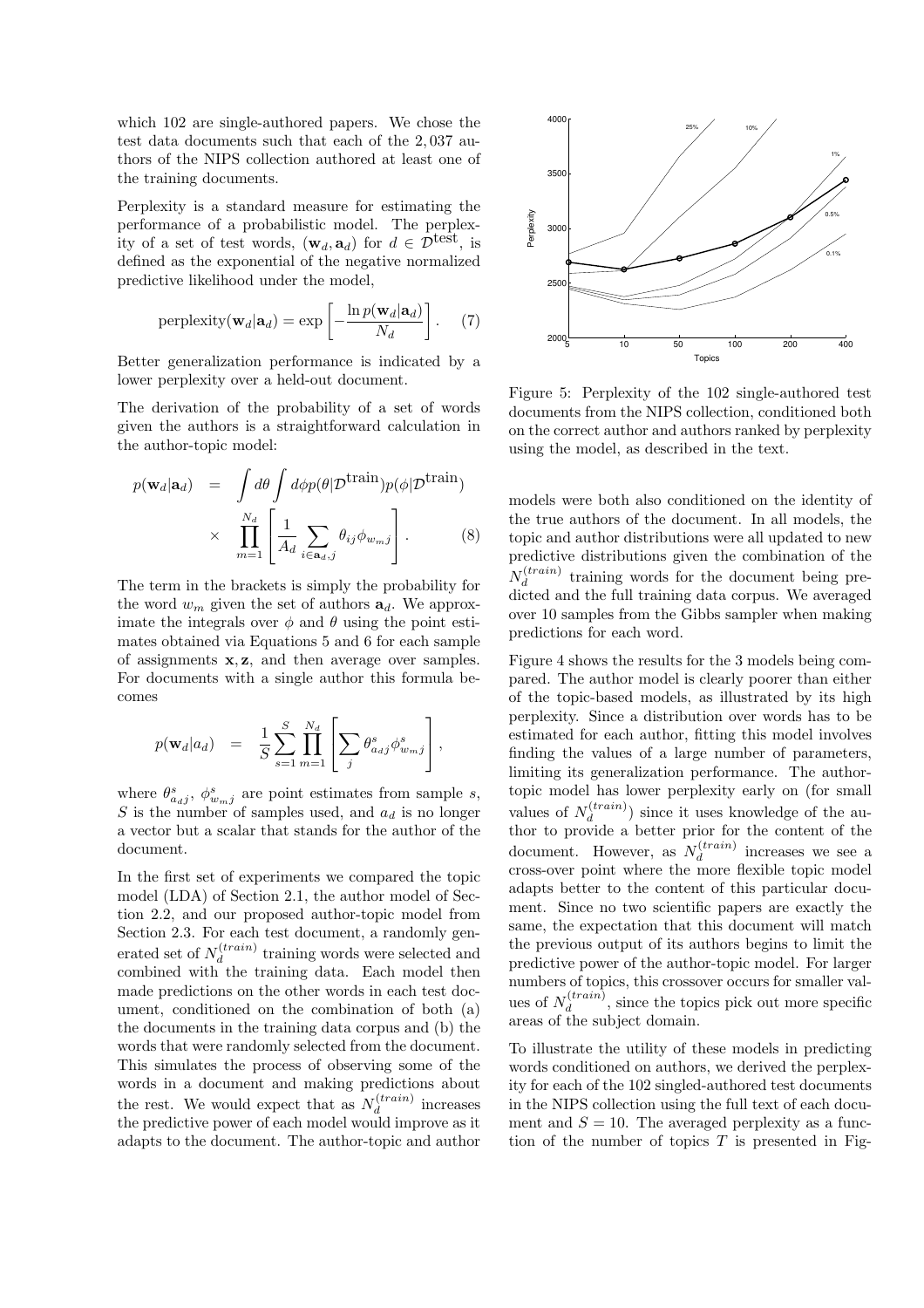

Figure 4: Perplexity versus  $N_d^{(train)}$  for different numbers of topics, for the author, author-topic, and topic (LDA) models.

ure 5 (thick line). We also derived the perplexity of the test documents conditioned on each one of the authors from the NIPS collection, perplexity( $\mathbf{w}_d|a$ ) for  $a = 1, ..., K$ . This results in  $K = 2,037$  different perplexity values. Then we ranked the results and various percentiles from this ranking are presented in Figure 5. One can see that making use of the authorship information significantly improves the predictive loglikelihood: the model has accurate expectations about the content of documents by particular authors. As the number of topics increases the ranking of the correct author improves, where for 400 topics the averaged ranking of the correct author is within the 20 highest ranked authors (out of 2,037 possible authors). Consequently, the model provides a useful method for identifying possible authors for novel documents.

# 4.3 Illustrative applications of the model

The author-topic model could be used for a variety of applications such as automated reviewer recommendations, i.e., given an abstract of a paper and a list of the authors plus their known past collaborators, generate a list of other highly likely authors for this abstract who might serve as good reviewers. Such a task requires computing the similarity between authors. To illustrate how the model could be used in this respect, we defined the distance between authors  $i$  and  $j$  as the symmetric KL divergence between the topics distribution conditioned on each of the authors:

$$
sKL(i,j) = \sum_{t=1}^{T} \left[ \theta_{it} \log \frac{\theta_{it}}{\theta_{jt}} + \theta_{jt} \log \frac{\theta_{jt}}{\theta_{it}} \right].
$$
 (9)

As earlier, we derived the averaged symmetric KL divergence by averaging over samples from the posterior

Table 1: Symmetric KL divergence for pairs of authors

| Authors             | $\, n$ | $T = 400$ | $T = 200$ | $T = 100$ |
|---------------------|--------|-----------|-----------|-----------|
| Bartlett_P (8)      |        | 2.52      | 1.58      | 0.90      |
| Shawe-Taylor $J(8)$ |        |           |           |           |
| Barto A (11)        | 2      | 3.34      | 2.18      | 1.25      |
| Singh $S(17)$       |        |           |           |           |
| Amari $S(9)$        | 3      | 3.44      | 2.48      | 1.57      |
| Yang $H(5)$         |        |           |           |           |
| Singh $S(17)$       | 2      | 3.69      | 2.33      | 1.35      |
| Sutton $R(7)$       |        |           |           |           |
| Moore_ $A(11)$      |        | 4.25      | 2.89      | 1.87      |
| Sutton $R(7)$       |        |           |           |           |
| MEDIAN              |        | 5.52      | 4.01      | 3.33      |
| XIMUM               |        | 16.61     | 14.91     | 13.32     |

Note: n is number of common papers in NIPS dataset.

# distribution,  $p(\theta | \mathcal{D}^{\text{train}})$ .

We searched for similar pairs of authors in the NIPS data set using the distance measure above. We searched only over authors who wrote more than 5 papers in the full NIPS data set—there are 125 such authors out of the full set of 2037. Table 1 shows the 5 pairs of authors with the highest averaged sKL for the 400-topic model, as well as the median and minimum. Results for the 200 and 100-topic models are also shown as are the number of papers in the data set for each author (in parentheses) and the number of co-authored papers in the data set (2nd column). All results were averaged over 10 samples from the Gibbs sampler.

Again the results are quite intuitive. For example, although authors Bartlett and Shawe-Taylor did not have any co-authored documents in the NIPS collec-